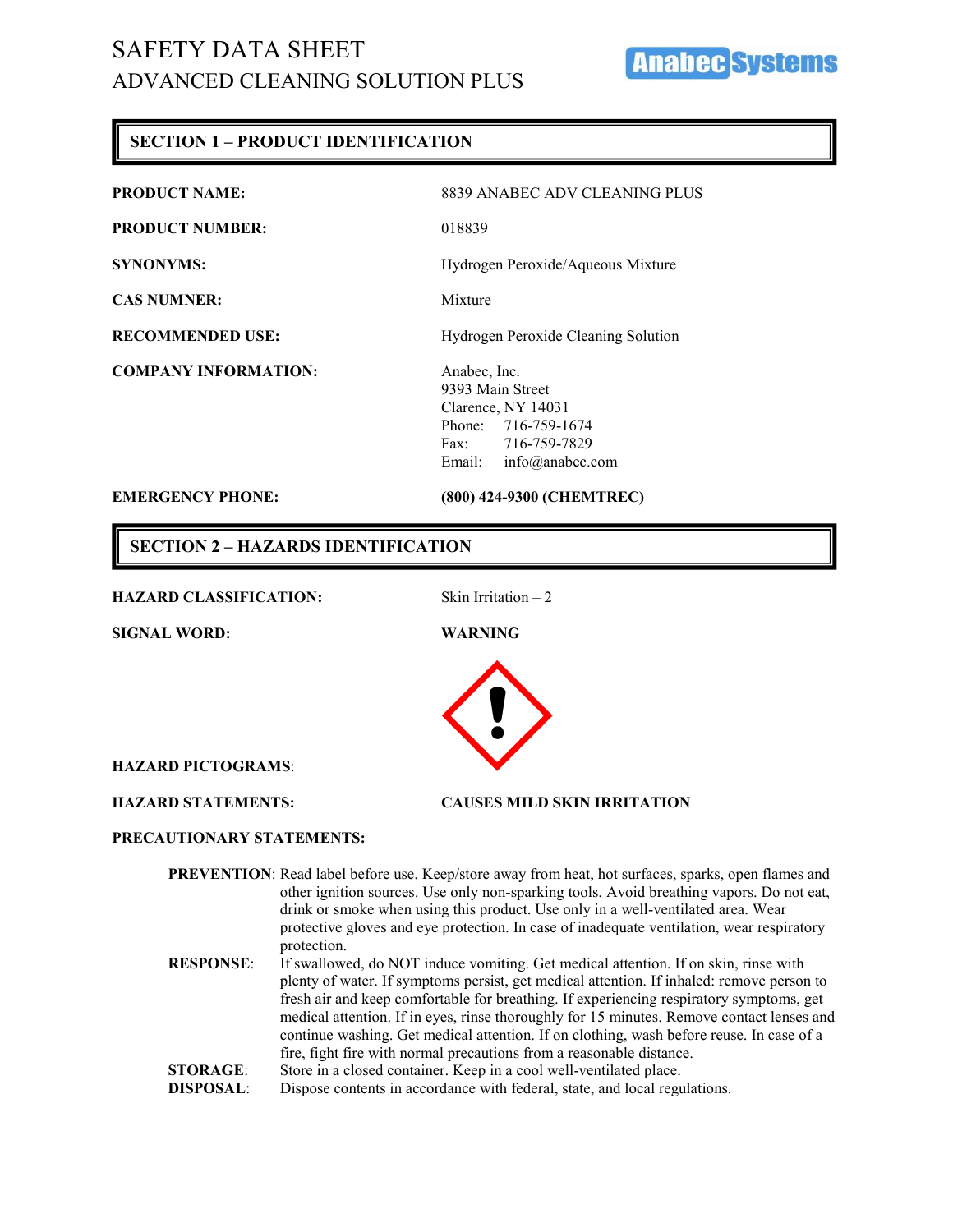## **SECTION 3 – COMPOSITION / INFORMATION ON INGREDIENTS**

#### **SUBSTANCE/MIXTURE:**

| <b>INGREDIENT</b>                              | PERCENT COMPOSITION | <b>CAS NUMBER</b> |
|------------------------------------------------|---------------------|-------------------|
| N-Alkyl-N,N-dimethyl-N-benzylammonium Chloride | $< 2\%$             | 68424-85-1        |
| Hydrogen Peroxide                              | $< 2\%$             | 7722-84-1         |

### **SECTION 4 – FIRST-AID MEASURES**

| <b>IF INHALED:</b>   | Remove to fresh air. If not breathing or breathing is difficult,<br>give oxygen or artificial respiration and get medical attention.<br>Do not perform CPR.                                                                                           |
|----------------------|-------------------------------------------------------------------------------------------------------------------------------------------------------------------------------------------------------------------------------------------------------|
| IF SKIN CONTACT:     | Immediately wash skin with mild soap and large volumes of<br>water. Remove contaminated clothing. Wash clothing before<br>reuse. Get medical attention if symptoms persist.                                                                           |
| IF EYE CONTACT:      | Thoroughly flush eyes with large volumes of clean, low<br>pressure water for at least 15 minutes while holding eyelid<br>open. Remove contact lenses, if worn, after initial flushing and<br>then continue flushing. Get immediate medical attention. |
| <b>IF SWALLOWED:</b> | Rinse mouth with water. Drink water. Do NOT induce<br>vomiting. If vomiting occurs, keep head lower than hips to<br>prevent aspiration. Get medical attention.                                                                                        |

#### **SECTION 5 – FIRE-FIGHTING MEASURES**

| <b>SUITABLE EXTINGUISHING MEDIA:</b>      | Water fog or spray, alcohol resistant foam, dry chemical,<br>carbon dioxide.                                                                                                                                                                                            |
|-------------------------------------------|-------------------------------------------------------------------------------------------------------------------------------------------------------------------------------------------------------------------------------------------------------------------------|
| UNSUITABLE EXTINGUISHING MEDIA:           | Do not use water in a tight stream.                                                                                                                                                                                                                                     |
| <b>SPECIFIC FIREFIGHTING HAZARDS:</b>     | If possible, keep nearby containers cool. Heat may build<br>enough internal pressure to rupture a closed container,<br>potentially spreading the fire and increasing risk. Oxides of<br>carbon and other possible toxic solids, vapors, and/or gases<br>may be emitted. |
| SPECIAL FIREFIGHTING EQUIPMENT/PROCEDURE: |                                                                                                                                                                                                                                                                         |
|                                           | Wear full protective clothing and self-contained breathing<br>apparatus or air mask. Fight large fires from a safe distance. If<br>possible do not allow discharge runoff into the water                                                                                |

environment.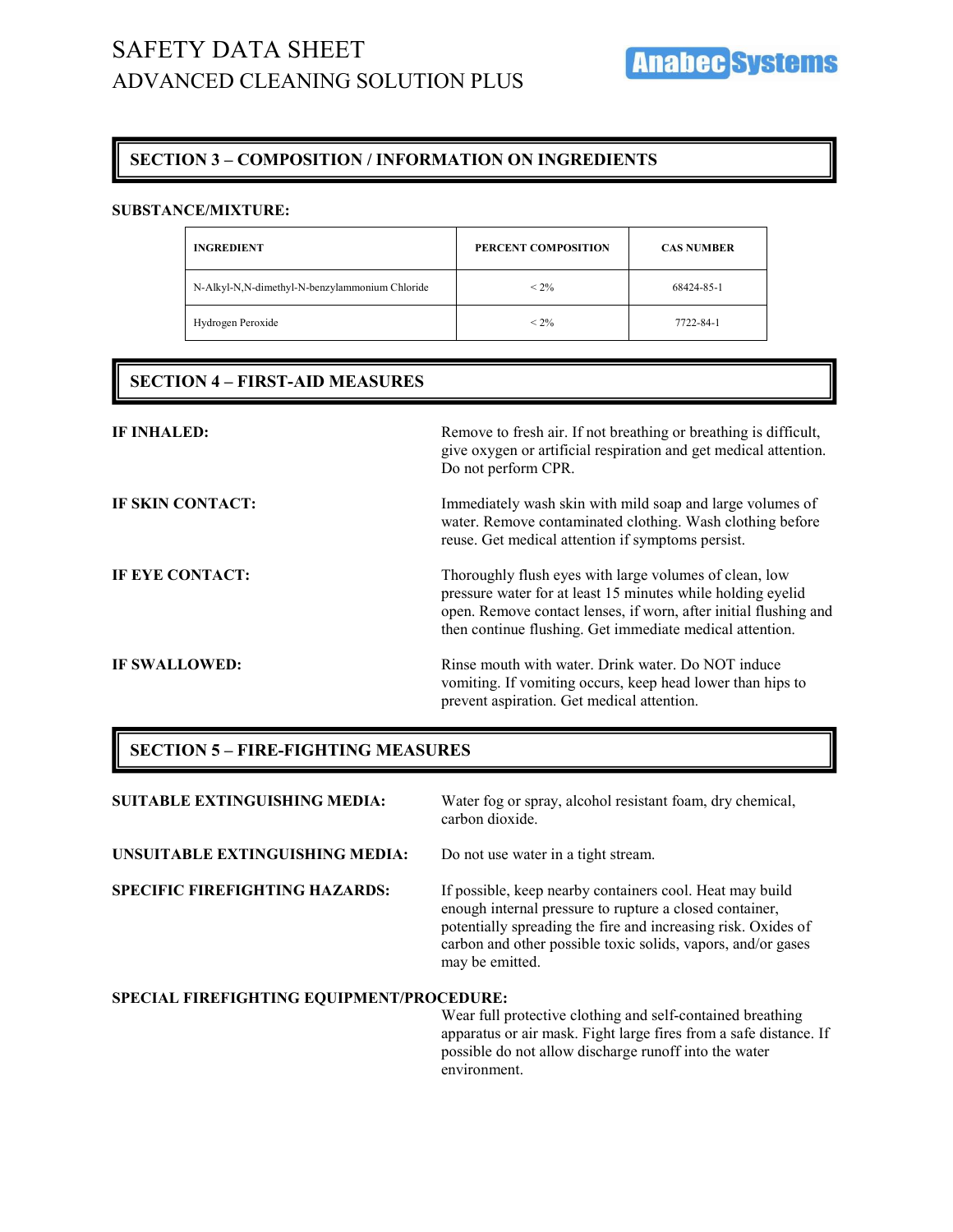#### **SECTION 6 – ACCIDENTAL RELEASE MEASURES**

#### **PERSONAL PRECAUTIONS, PROTECTIVE EQUIPEMENT:**

Handle in accordance with good industrial hygiene and safety practice. Use chemical resistant gloves and safety glasses with side shields or goggles. To prevent contact with skin, wear clothing covering all exposed areas.

#### **METHODS AND MATERIALS FOR CONTAINMENT AND CLEAN UP/EMERGENCY PROCEDURE:**

Ventilate the area. Avoid breathing dust or vapor. Use a selfcontaining breathing apparatus or air mask for larger spills. Remove all sources of sparks or ignition. Clean and dispose contaminated area into an appropriate disposal container.

#### **SECTION 7 – HANDLING AND STORAGE**

**HANDLING:** Handle in accordance with good industrial hygiene and safety practice. Do not smoke near chemicals.

**STORAGE:** Keep in cool, well-ventilated area away from any source of heat, sparks, or open flames. Keep container sealed tight when not in use. Ensure proper labeling on the container.

#### **SECTION 8 – EXPOSURE CONTROL / PERSONAL PROTECTION**

#### **INGREDIENTS:**

| <b>INGREDIENT</b>                                 | <b>OSHA</b>             | <b>ACGIH</b>            | <b>CERCLA RQ</b> | <b>SARA</b><br><b>302 EHS</b> | <b>SARA</b><br>313 | <b>HUMAN</b><br><b>CARCINOGEN</b> |
|---------------------------------------------------|-------------------------|-------------------------|------------------|-------------------------------|--------------------|-----------------------------------|
| N-Alkyl-N,N-dimethyl-N-benzylammonium<br>Chloride | No data                 | No data                 | None Listed      | No                            | No                 | No                                |
| Hydrogen Peroxide                                 | <b>TWA 1.4</b><br>mg/m3 | <b>TWA 1.4</b><br>mg/m3 | None Listed      | No                            | No                 | No                                |

**RESPIRATORY PROTECTION:** Wear proper safety glasses and gloves. Avoid using contact lenses. **PROTECTIVE CLOTHING:** Wear clothes that protect from exposed skin. Clothing should be removed and washed after chemical usage. **VENTILATION:** Ensure that the area of usage is properly ventilated. If local exhaust ventilation system is not adequate, use a respiratory protection program. **ADDITIONAL MEASURES:** Wash hands before eating, drinking, smoking or using toilet facilities. Proper eyewash and safety shower facilities should be available.

#### **SECTION 9 – PHYSICAL AND CHEMICAL PROPERTIES**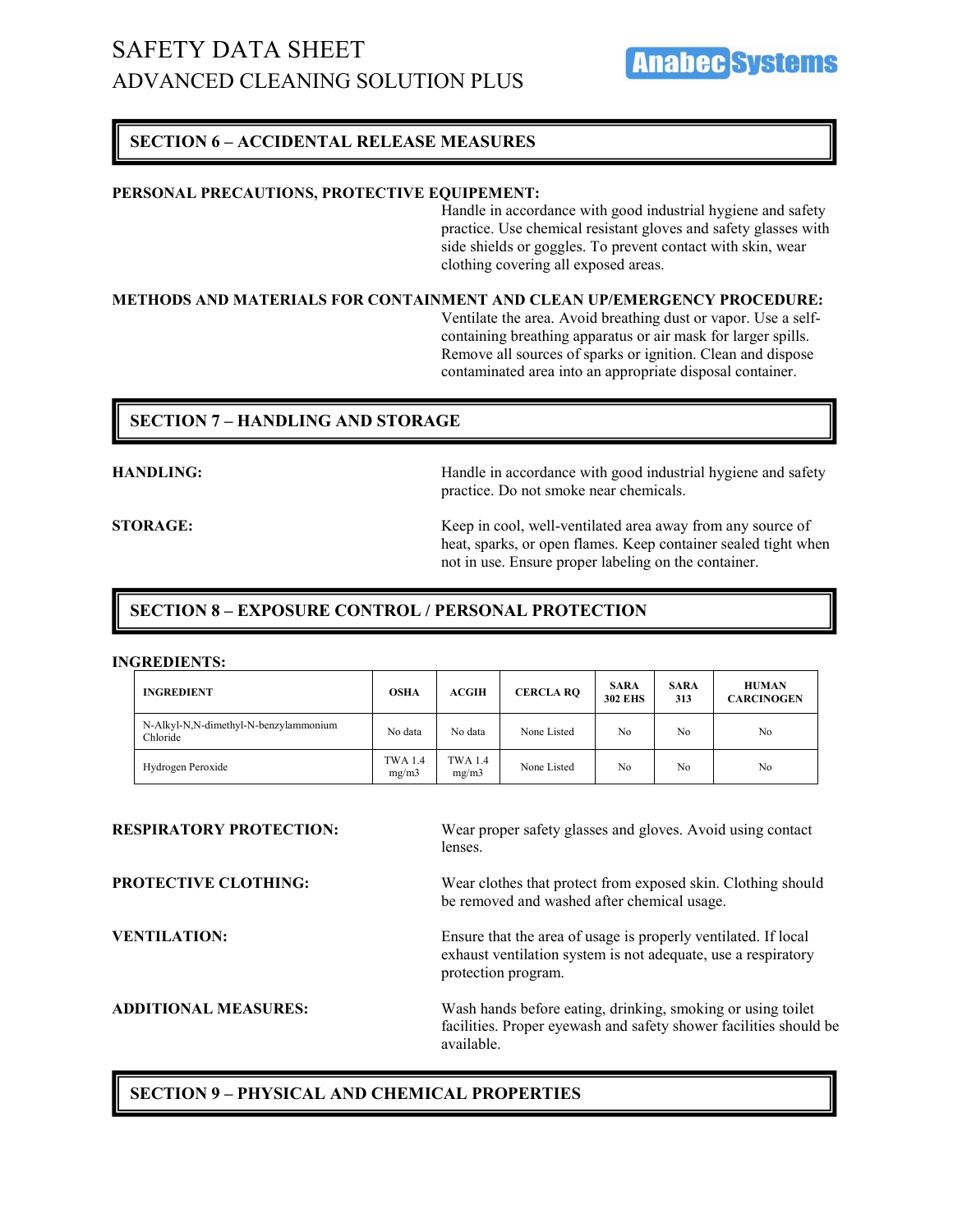**Anabec Systems** 

| <b>PHYSICAL STATE:</b>               | Liquid            |
|--------------------------------------|-------------------|
| <b>COLOR:</b>                        | Colorless         |
| <b>ODOR:</b>                         | Faint ammonia     |
| <b>ODOR THRESHOLD:</b>               | No data available |
| pH:                                  | $6.8 - 7.3$       |
| <b>MELTING POINT/FREEZING POINT:</b> | No data available |
| <b>BOILING POINT/RANGE:</b>          | $212^{\circ}F$    |
| <b>FLASH POINT:</b>                  | Non Combustible   |
| <b>EVAPORTAION RATE:</b>             | No data available |
| <b>LOWER EXPLOSIVE LIMIT:</b>        | No data available |
| <b>UPPER EXPLOSIVE LIMIT:</b>        | No data available |
| <b>VAPOR PRESSURE:</b>               | No data available |
| <b>VAPOR DENSITY:</b>                | No data available |
| <b>SPECIFIC GRAVITY:</b>             | 1.0049            |
| <b>SOLUBILITY IN WATER:</b>          | Yes               |
| <b>SOLUBILITY IN OTHER SOLVENTS:</b> | No data available |
| <b>PARTITION COEFFICIENT</b>         |                   |
| (N-OCTANOL/WATER):                   | No data available |
| <b>AUTO-IGNITION TEMPERATURE:</b>    | No data available |
| <b>DECOMPOSITION TEMPERATURE:</b>    | No data available |
| <b>VISCOSITY:</b>                    | No data available |
| VOC:                                 | $< 0.1$ lbs./gal  |
|                                      |                   |

## **SECTION 10 – STABILITY AND REACTIVITY**

| <b>CHEMICAL STABILITY:</b>               | Stable under normal conditions of use                                                     |
|------------------------------------------|-------------------------------------------------------------------------------------------|
| <b>HAZARDOUS POLYMERIZATIONS:</b>        | None anticipated under normal conditions of use.                                          |
| <b>HAZARDOUS DECOMPOSITION PRODUCTS:</b> | None expected                                                                             |
| <b>CONDITIONS TO AVOID:</b>              | Keep away from heat, sparks, open flame, static electricity, and<br>all ignition sources. |
| <b>INCOMPATIBLE MATERIALS:</b>           | Oxidizers                                                                                 |
|                                          |                                                                                           |

## **SECTION 11 – TOXICOLOGICAL INFORMATION**

| <b>MEDICAL CONDITION AGGRAVATED:</b> | Pre-existing medical conditions in the following systems or<br>organs may be aggravated by exposure to this product: Skin<br>(dermatitis), eyes, liver, kidneys, nervous system, respiratory<br>system (asthma, lungs). Repeated or prolonged exposure could<br>produce target organ damage.                                  |
|--------------------------------------|-------------------------------------------------------------------------------------------------------------------------------------------------------------------------------------------------------------------------------------------------------------------------------------------------------------------------------|
| <b>INHALATION:</b>                   | High concentrations may lead to Central Nervous System<br>effects, including drowsiness, dizziness, nausea, headaches,<br>paralysis, and possible unconsciousness. High vapor<br>concentrations are irritating to the respiratory system and the<br>eyes. Prolonged or repeated exposure may cause liver or kidney<br>damage. |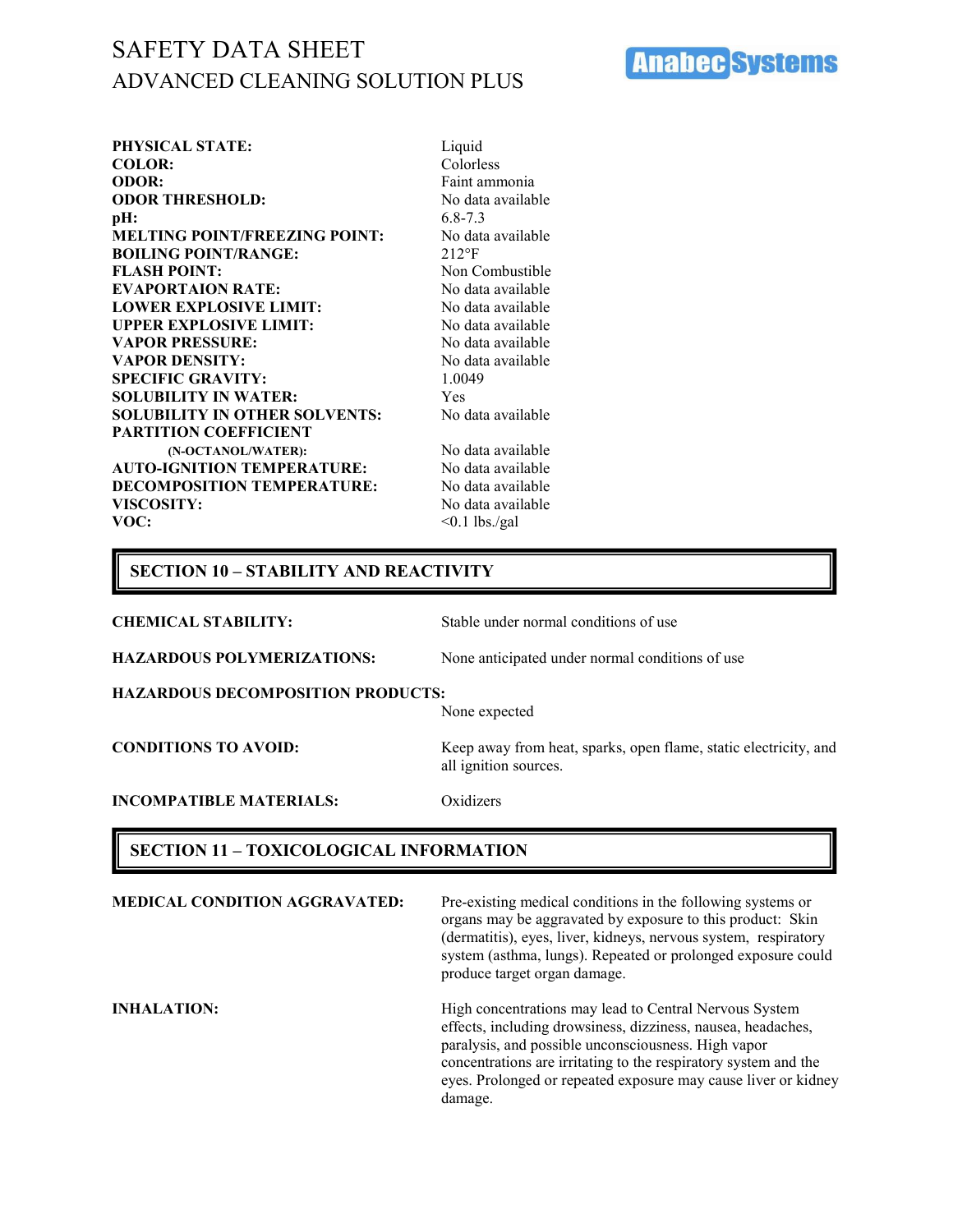**INGESTION:** Product may be harmful or fatal if swallowed, as well as produce potential lung damage. It may produce Central Nervous System effects including dizziness, loss of balance and coordination, coma, or even death. It also is an irritant to the mouth, throat, and stomach. **EYES:** The product will potentially cause moderate to significant eye irritation. **SKIN:** Contact with the solution may cause mild to moderate skin irritation. Repeated contact may result in defatting and drying/cracking of the skin, which could result in significant skin irritation and dermatitis (rash). Skin absorption may produce systemic toxicity.

### **SECTION 12 – ECOLOGICAL INFORMATION**

| PERSISTENCE AND DEGRADABILITY:    | No data available |
|-----------------------------------|-------------------|
| <b>BIOACCUMULATIVE POTENTIAL:</b> | No data available |
| <b>MOBILITY IN SOIL:</b>          | No data available |
| OTHER ADVERSE EFFECTS:            | No data available |

#### **SECTION 13 – DISPOSAL CONSIDERATIONS**

**WASTE DISPOSAL:** Dispose of in accordance with federal, state and local regulations.

**Anabec Systems** 

#### **SECTION 14 – TRANSPORT INFORMATION**

**UN PROPER SHIPPING NAME:** Not Regulated

**TRANSPORT HAZARD CLASS:** Not Regulated

**UN NUMBER:** None Available

PACKING GROUP: Not Regulated

#### **SECTION 15 – REGULATORY INFROMATION**

**TSCA STATUS:** All known components of this product are listed or are exempt from listing.

| SARA SECTION 311/312: ACUTE: |                 | No |
|------------------------------|-----------------|----|
|                              | <b>CHRONIC:</b> | No |
|                              | <b>FIRE:</b>    | No |